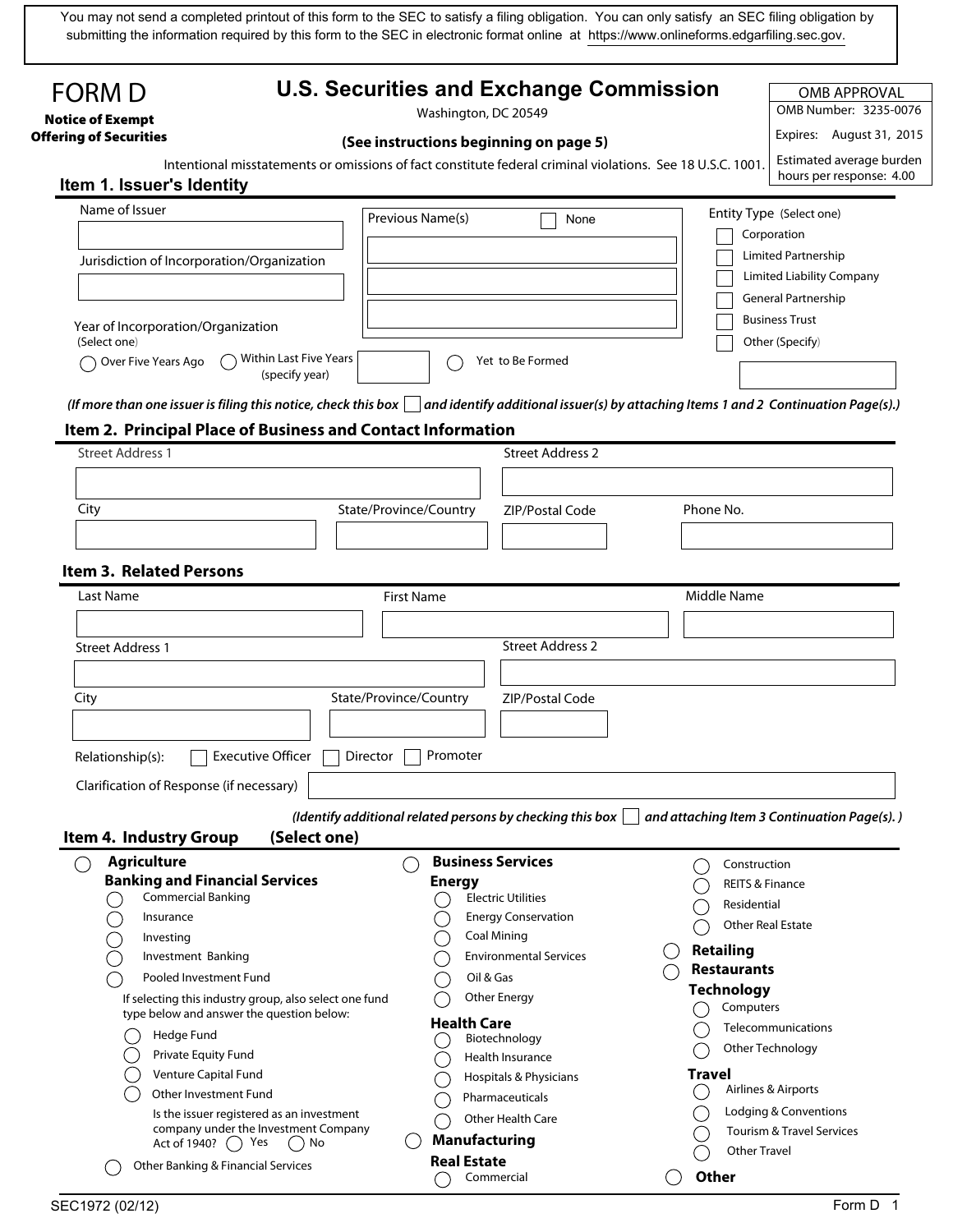Washington, DC 20549

## **Item 5. Issuer Size (Select one)**

| Revenue Range (for issuer not specifying "hedge"<br>or "other investment" fund in Item 4 above) | <b>Aggregate Net Asset Value Range (for issuer</b><br>specifying "hedge" or "other investment" fund in<br>Item 4 above) |
|-------------------------------------------------------------------------------------------------|-------------------------------------------------------------------------------------------------------------------------|
| No Revenues<br>O                                                                                | <b>OR</b><br>O<br>No Aggregate Net Asset Value                                                                          |
| $$1 - $1,000,000$<br>O                                                                          | $$1 - $5,000,000$<br>O                                                                                                  |
| \$1,000,001 - \$5,000,000<br>O                                                                  | \$5,000,001 - \$25,000,000<br>O                                                                                         |
| O<br>\$5,000,001 - \$25,000,000                                                                 | \$25,000,001 - \$50,000,000<br>O                                                                                        |
| \$25,000,001 - \$100,000,000<br>O                                                               | \$50,000,001 - \$100,000,000<br>O                                                                                       |
| Over \$100,000,000<br>O                                                                         | Over \$100,000,000<br>O                                                                                                 |
| Decline to Disclose<br>O                                                                        | Decline to Disclose<br>O                                                                                                |
| Not Applicable<br>O                                                                             | Not Applicable<br>O                                                                                                     |
| Item 6. Federal Exemptions and Exclusions Claimed                                               | (Select all that apply)                                                                                                 |
|                                                                                                 | Investment Company Act Section 3(c)                                                                                     |
| Rule 504(b)(1) (not (i), (ii) or (iii))                                                         | Section 3(c)(9)<br>Section $3(c)(1)$                                                                                    |
| Rule 504(b)(1)(i)                                                                               | Section 3(c)(10)<br>Section 3(c)(2)                                                                                     |
| Rule 504(b)(1)(ii)                                                                              | Section $3(c)(11)$<br>Section $3(c)(3)$                                                                                 |
| Rule 504(b)(1)(iii)                                                                             | Section 3(c)(12)<br>Section 3(c)(4)                                                                                     |
| <b>Rule 505</b>                                                                                 | Section $3(c)(5)$<br>Section $3(c)(13)$                                                                                 |
| <b>Rule 506</b>                                                                                 | Section 3(c)(6)<br>Section 3(c)(14)                                                                                     |
| Securities Act Section 4(5)                                                                     | Section 3(c)(7)                                                                                                         |
| Item 7. Type of Filing                                                                          |                                                                                                                         |
|                                                                                                 |                                                                                                                         |
| <b>OR</b><br>O New Notice<br>O Amendment                                                        |                                                                                                                         |
| Date of First Sale in this Offering:                                                            | First Sale Yet to Occur<br><b>OR</b>                                                                                    |
| <b>Item 8. Duration of Offering</b>                                                             |                                                                                                                         |
| Does the issuer intend this offering to last more than one year?                                | No<br>Yes                                                                                                               |
| Item 9. Type(s) of Securities Offered                                                           | (Select all that apply)                                                                                                 |
| Equity                                                                                          | Pooled Investment Fund Interests                                                                                        |
| Debt                                                                                            | <b>Tenant-in-Common Securities</b>                                                                                      |
|                                                                                                 |                                                                                                                         |
| Option, Warrant or Other Right to Acquire<br><b>Another Security</b>                            | <b>Mineral Property Securities</b>                                                                                      |
| Security to be Acquired Upon Exercise of Option,                                                | Other (describe)                                                                                                        |
| Warrant or Other Right to Acquire Security                                                      |                                                                                                                         |
| <b>Item 10. Business Combination Transaction</b>                                                |                                                                                                                         |
| Is this offering being made in connection with a business combination                           | Yes<br>No                                                                                                               |
| transaction, such as a merger, acquisition or exchange offer?                                   |                                                                                                                         |
| Clarification of Response (if necessary)                                                        |                                                                                                                         |
|                                                                                                 |                                                                                                                         |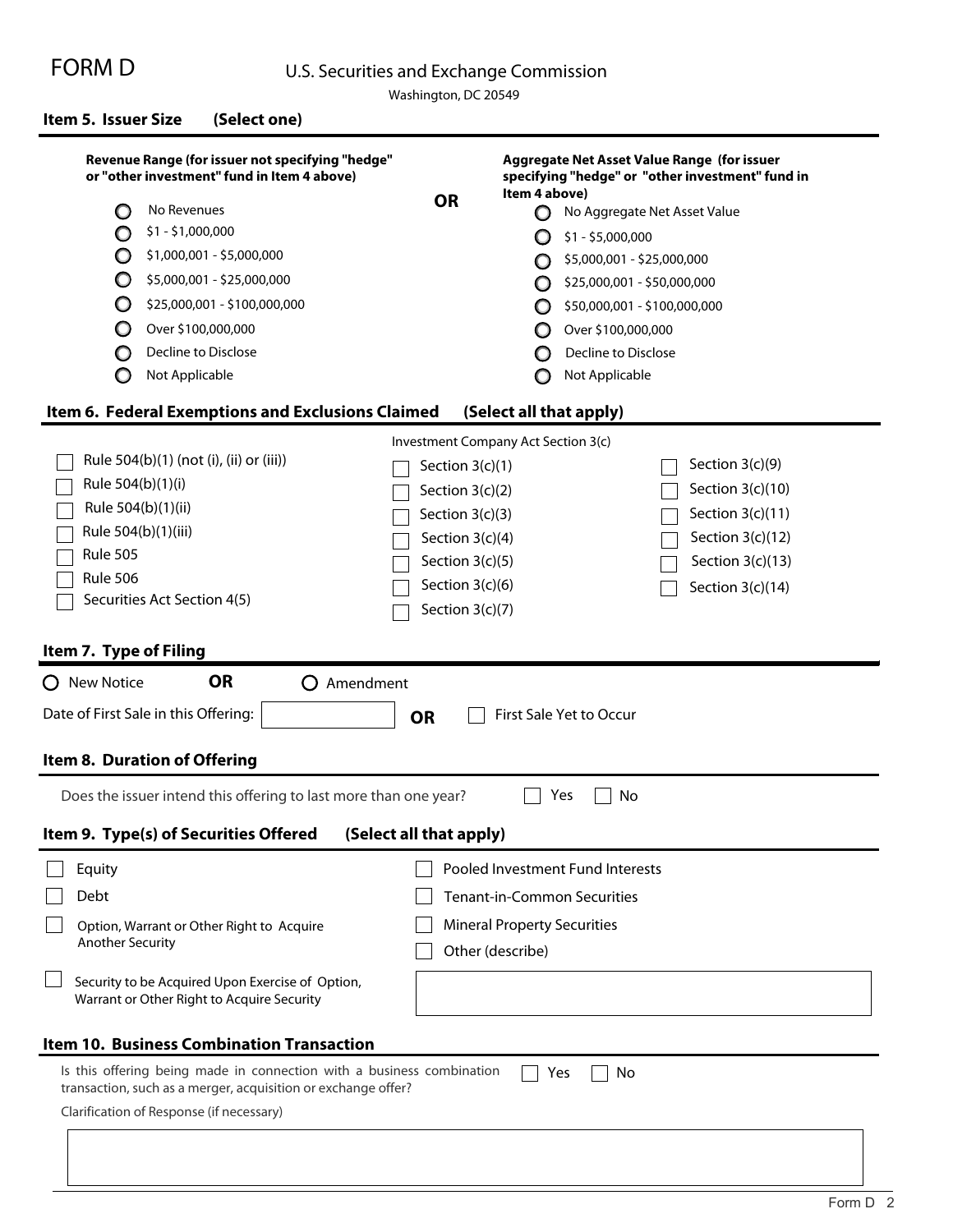# FORM D

## U.S. Securities and Exchange Commission

Washington, DC 20549

### **Item 11. Minimum Investment**

| \$<br>Minimum investment accepted from any outside investor                                                                                        |                                          |                 |                                                    |
|----------------------------------------------------------------------------------------------------------------------------------------------------|------------------------------------------|-----------------|----------------------------------------------------|
| Item 12. Sales Compensation                                                                                                                        |                                          |                 |                                                    |
| Recipient                                                                                                                                          | <b>Recipient CRD Number</b>              |                 |                                                    |
|                                                                                                                                                    |                                          |                 | No CRD Number                                      |
| (Associated) Broker or Dealer<br>None                                                                                                              | (Associated) Broker or Dealer CRD Number |                 |                                                    |
|                                                                                                                                                    |                                          |                 | No CRD Number                                      |
| <b>Street Address 1</b>                                                                                                                            | <b>Street Address 2</b>                  |                 |                                                    |
|                                                                                                                                                    |                                          |                 |                                                    |
| State/Province/Country<br>City                                                                                                                     | ZIP/Postal Code                          |                 |                                                    |
|                                                                                                                                                    |                                          |                 |                                                    |
| <b>All States</b><br><b>States of Solicitation</b>                                                                                                 |                                          |                 |                                                    |
| <b>AL</b><br><b>AK</b><br><b>IAZ</b><br><b>AR</b><br><b>CA</b><br>CO                                                                               | <b>DE</b><br>DC<br>CT                    | FL              | GA<br>H <sub>II</sub><br>ID                        |
| IN<br>KS<br>KY<br>IL<br>IA<br>LA                                                                                                                   | ME<br>MD<br>МA                           | MI              | ΜN<br>MS<br>МO                                     |
| <b>NE</b><br><b>NV</b><br><b>NH</b><br><b>NJ</b><br>МT<br><b>NM</b>                                                                                | <b>NY</b><br><b>NC</b><br><b>ND</b>      | <b>OH</b><br>WV | PA<br><b>OK</b><br>OR<br>WY<br>PR                  |
| SD<br>R <sub>l</sub><br>SC<br><b>TN</b><br><b>TX</b><br>UT<br>(Identify additional person(s) being paid compensation by checking this box          | VA<br>WA<br>VT                           |                 | WI<br>and attaching Item 12 Continuation Page(s).) |
| Item 13. Offering and Sales Amounts                                                                                                                |                                          |                 |                                                    |
|                                                                                                                                                    |                                          |                 |                                                    |
| \$<br>(a) Total Offering Amount                                                                                                                    |                                          | <b>OR</b>       | Indefinite                                         |
| (b) Total Amount Sold                                                                                                                              |                                          |                 |                                                    |
| (c) Total Remaining to be Sold                                                                                                                     |                                          |                 |                                                    |
| \$<br>(Subtract (a) from (b))                                                                                                                      |                                          | <b>OR</b>       | Indefinite                                         |
| Clarification of Response (if necessary)                                                                                                           |                                          |                 |                                                    |
|                                                                                                                                                    |                                          |                 |                                                    |
|                                                                                                                                                    |                                          |                 |                                                    |
| Item 14. Investors                                                                                                                                 |                                          |                 |                                                    |
| Check this box $\vert$ if securities in the offering have been or may be sold to persons who do not qualify as accredited investors, and enter the |                                          |                 |                                                    |
|                                                                                                                                                    |                                          |                 |                                                    |

# **Item 15. Sales Commissions and Finders' Fees Expenses**

Enter the total number of investors who already have invested in the offering:

Provide separately the amounts of sales commissions and finders' fees expenses, if any. If an amount is not known, provide an estimate and check the box next to the amount.

|                                          | Sales Commissions \$ | Estimate |
|------------------------------------------|----------------------|----------|
| Clarification of Response (if necessary) | Finders' Fees \$     | Estimate |
|                                          |                      |          |
|                                          |                      |          |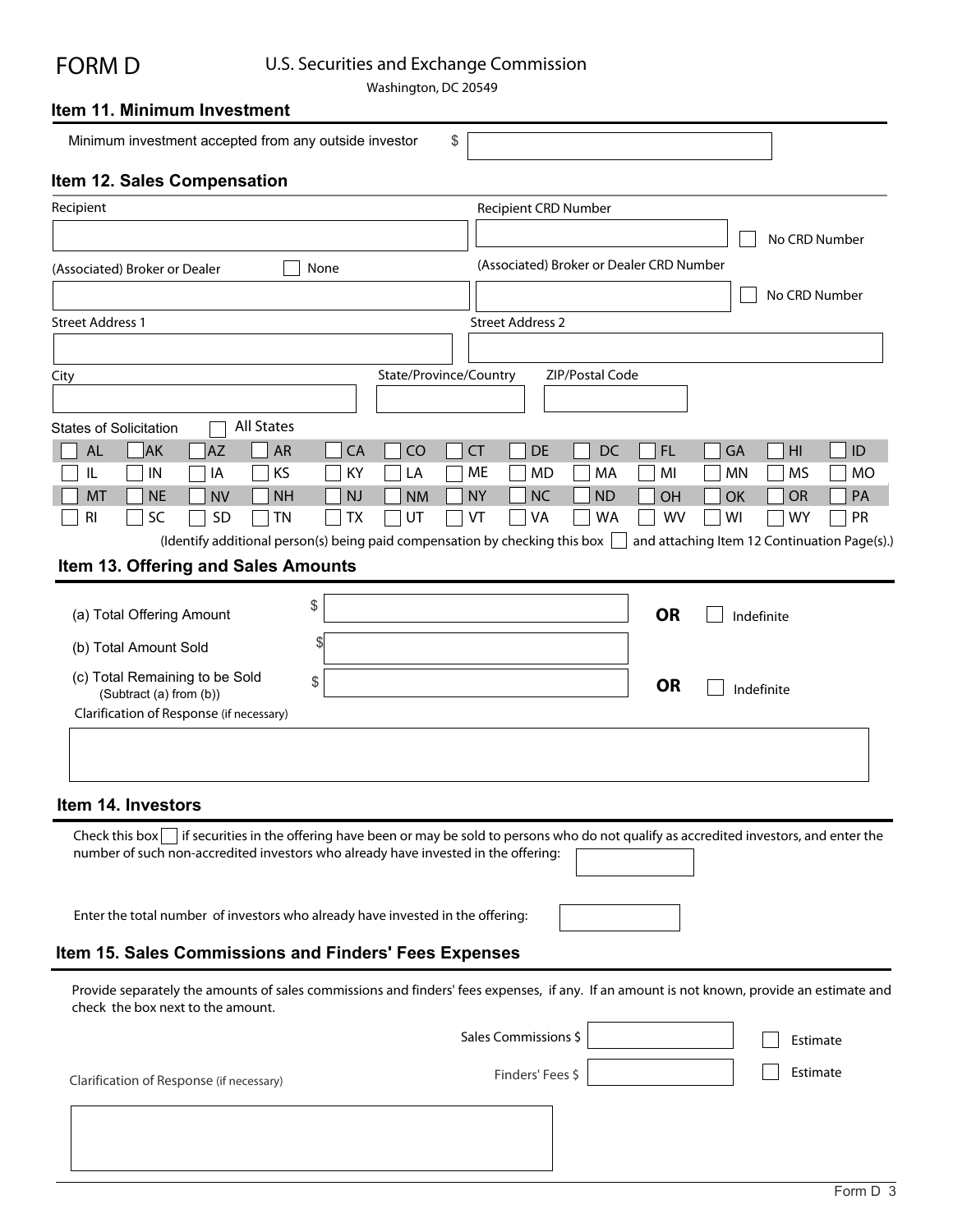# FORM D

### U.S. Securities and Exchange Commission

Washington, DC 20549

### **Item 16. Use of Proceeds**

Provide the amount of the gross proceeds of the offering that has been or is proposed to be used for payments to any of the persons required to be named as executive officers, directors or promoters in response to Item 3 above. If the amount is unknown, provide an estimate and check the box next to the amount.

s Solution Section 1 and 1 and 1 and 1 and 1 and 1 and 1 and 1 and 1 and 1 and 1 and 1 and 1 and 1 and 1 and 1

Clarification of Response (if necessary)

### **Signature and Submission**

Please verify the information you have entered and review the Terms of Submission below before signing and submitting this notice.

**Terms of Submission.** In Submitting this notice, each identified issuer is:

Notifying the SEC and/or each State in which this notice is filed of the offering of securities described and undertaking to furnish them, upon written request, in accordance with applicable law, the information furnished to offerees.

Irrevocably appointing each of the Secretary of the SEC and the Securities Administrator or other legally designated officer of the State in which the issuer maintains its principal place of business and any State in which this notice is filed, as its agents for service of process, and agreeing that these persons may accept service on its behalf, of any notice, process or pleading, and further agreeing that such service may be made by registered or certified mail, in any Federal or state action, administrative proceeding, or arbitration brought against the issuer in any place subject to the jurisdiction of the United States, if the action, proceeding or arbitration (a) arises out of any activity in connection with the offering of securities that is the subject of this notice, and (b) is founded, directly or indirectly, upon the provisions of: (i) the Securities Act of 1933, the Securities Exchange Act of 1934, the Trust Indenture Act of 1939, the Investment Company Act of 1940, or the Investment Advisers Act of 1940, or any rule or regulation under any of these statutes; or (ii) the laws of the State in which the issuer maintains its principal place of business or any State in which this notice is filed.

Certifying that, if the issuer is claiming a Rule 505 exemption, the issuer is not disqualified from relying on Rule 505 for one of the reasons stated in Rule 505(b)(2)(iii).

\* This undertaking does not affect any limits Section 102(a) of the National Securities Markets Improvement Act of 1996 ("NSMIA") [Pub. L. No. 104-290, 110 Stat. 3416 (Oct. 11, 1996)] imposes on the ability of States to require information. As a result, if the securities that are the subject of this Form D are "covered securities" for purposes of NSMIA, whether in all instances or due to the nature of the offering that is the subject of this Form D, States cannot routinely require offering materials under this undertaking or otherwise and can require offering materials only to the extent NSMIA permits them to do so under NSMIA's preservation of their anti-fraud authority.

undersigned duly authorized person. (Check this box | Each identified issuer has read this notice, knows the contents to be true, and has duly caused this notice to be signed on its behalf by the and attach Signature Continuation Pages for signatures of issuers identified in Item 1 above but not represented by signer below.)

| Issuer(s)                              | Name of Signer |      |
|----------------------------------------|----------------|------|
|                                        |                |      |
| Signature                              | Title          |      |
|                                        |                |      |
|                                        |                | Date |
| Number of continuation pages attached: |                |      |

Persons who respond to the collection of information contained in this form are not required to respond unless the form displays a currently valid OMB number.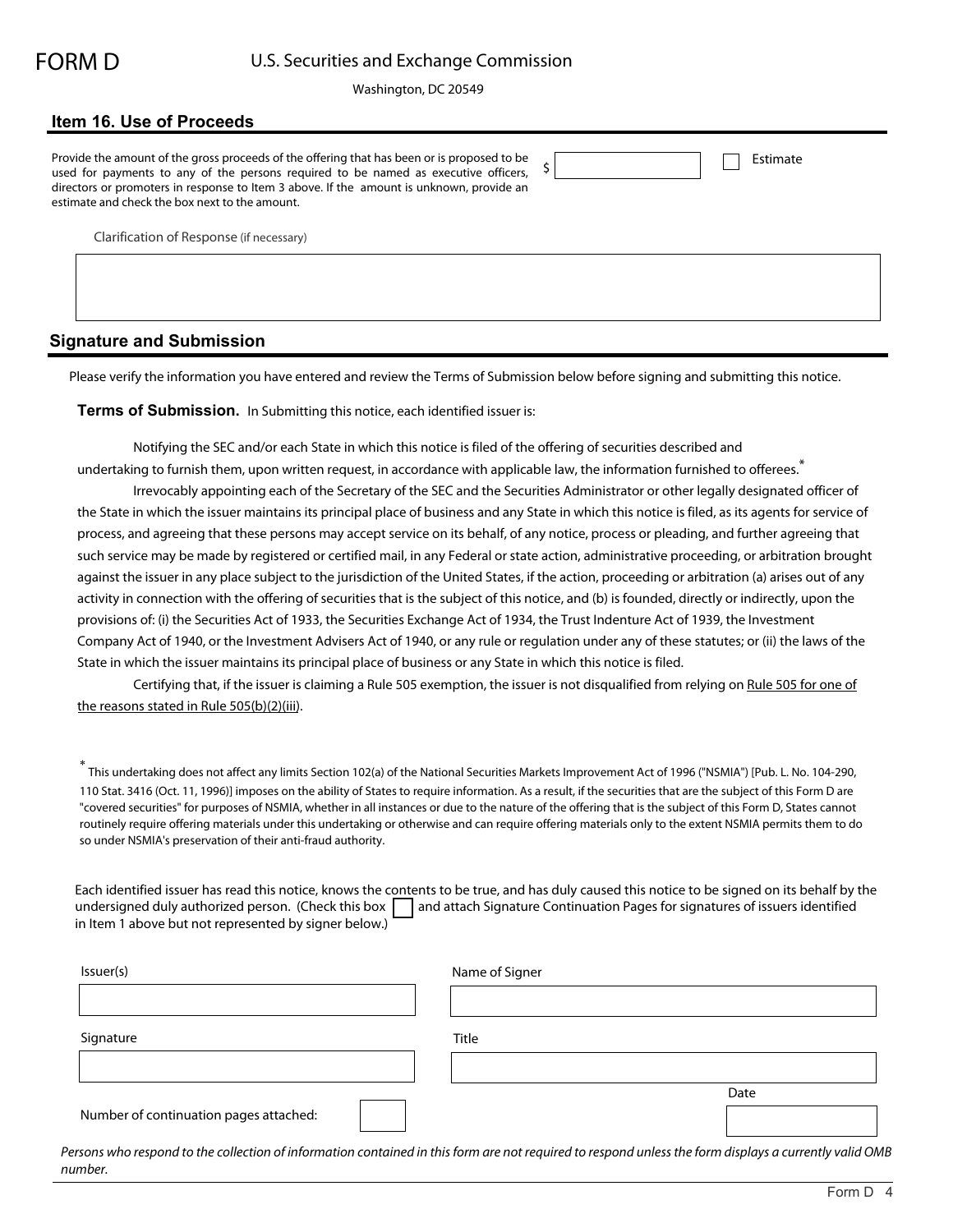## **Instructions for Submitting a Form D Notice**

### **General 3. Related Persons l Instructions** *(continued)*

**Who must file:** Each issuer of securities that sells **When amendment is not required:** An issuer its securities in reliance on an exemption provided in Regulation D or Section 4(5) of the Securities Act of 1933 must file this notice containing the information requested with the U.S. Securities and Exchange Commission (SEC) and with the state(s) requiring it. If more than one issuer has sold its securities in the same transaction, all issuers should be identified in one filing with the SEC, but some states may require a separate filing for each issuer or security sold.

#### **When to file:**

o An issuer must file a new notice with the SEC for each new offering of securities no later than 15 calendar days after the "date of first sale" of securities in the offering as explained in the Instruction to Item 7. For this purpose, the date of first sale is the date on which the first investor is irrevocably contractually committed to invest, which, depending on the terms and conditions of the contract, could be the date on which the issuer receives the investor's subscription agreement or check. An issuer may file the notice at any time before that if it has determined to make the offering. An issuer must file a new notice with each state that requires it at the time set by the state. For state filing information, go to www.NASAA.org. A mandatory capital commitment call does not constitute a new offering, but is made under the original offering, so no new Form D filing is required.

o An issuer may file an amendment to a previously filed notice at any time.

o An issuer must file an amendment to a previously filed notice for an offering:

- to correct a material mistake of fact or error in the previously filed notice, as soon as practicable after discovery of the mistake or error;

- to reflect a change in the information provided in the previously filed notice, except as provided below, as soon as practicable after the change; and

- annually, on or before the first anniversary of the most recent previously filed notice, if the offering is continuing at that time.

is not required to file an amendment to a previously filed notice to reflect a change that occurs after the offering terminates or a change that occurs solely in the following information:

- the address or relationship to the issuer of a related person identified in response to Item 3;

- an issuer's revenues or aggregate net asset value;

- the minimum investment amount, if the change is an increase, or if the change, together with all other changes in that amount since the previously filed notice, does not result in a decrease of more than 10%;

- any address or state(s) of solicitation shown in response to Item 12;

- the total offering amount, if the change is a decrease, or if the change, together with all other changes in that amount since the previously filed notice, does not result in an increase of more than 10%;

- the amount of securities sold in the offering or the amount remaining to be sold;

- the number of non-accredited investors who have invested in the offering, as long as the change does not increase the number to more than 35;

- the total number of investors who have invested in the offering; and

- the amount of sales commissions, finders' fees or use of proceeds for payments to executive officers, directors or promoters, if the change is a decrease, or if the change, together with all other changes in that amount since the previously filed notice, does not result in an increase of more than 10%.

**Saturdays, Sundays and holidays:** If the date on which a notice or an amendment to a previously filed notice is required to be filed falls on a Saturday, Sunday or holiday, the due date is the first business day following.

**Amendment content:** An issuer that files an amendment to a previously filed notice must provide current information in response to all items of this Form D, regardless of why the amendment is filed.

**How to file:** Issuers must file this notice with the SEC in electronic format. For state filing information, go to www.NASAA.org.

**Filing fee:** There is no federal fiing fee. For information on state filing fees, go to www. NASAA.org.

**Definitions of terms:** Terms used but not defined in this form that are defined in Rule 405 and Rule 501 under the Securities Act of 1933, 17 CFR 230.405 and 230.501, have the meanings given to them in those rules.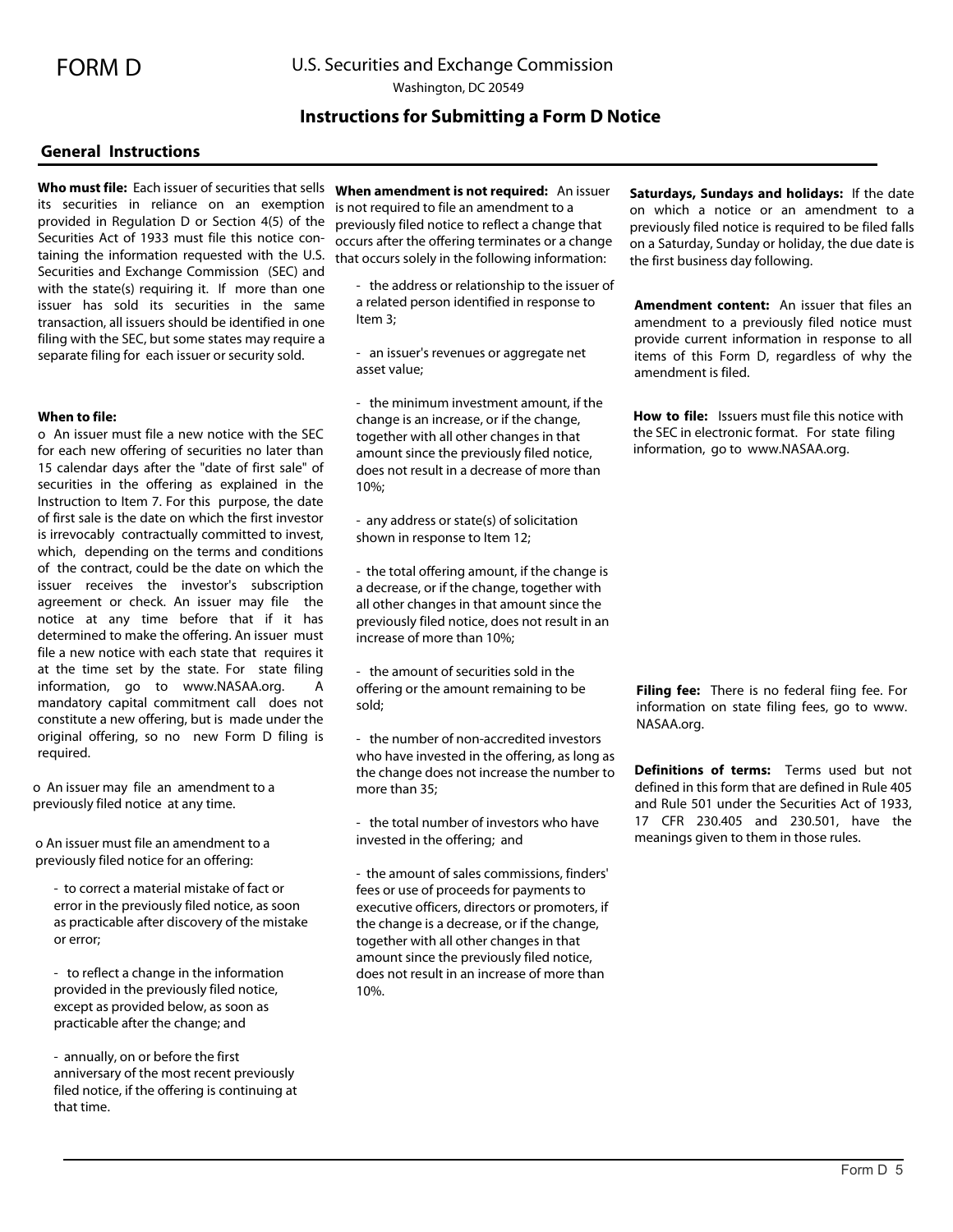### **Item-by-Item Instructions**

**Item 1. Issuer's Identity.** Identify each legal entity issuing any securities being reported as being offered by entering its full name; any previous name used within the past five years; and its jurisdiction of incorporation or organization, type of legal entity, and year of incorporation or organization within the past five years or status as formed over five years ago or not yet formed. If more than one entity is issuing the securities, identify a primary issuer in the first fields shown on the first page of the form, checking the box provided, and identify additional issuers by attaching Items 1 and 2 continuation page(s).

**Item 2. Principal Place of Business and Contact Information.** Enter a full street address of the issuer's principal place of business. Post office box numbers and "In care of" addresses are not acceptable. Enter a contact telephone number for the issuer. If you identified more than one issuer in response to Item 1, enter the requested information for the primary issuer you identified in response to that item and, at your option, for any or all of the other issuers you identified on your Item 1 and 2 continuation page(s).

 **Item 3. Related Persons.** Enter the full name and address of each person having the specified relationships with any issuer and identify each relationship:

 • Each executive officer and director of the issuer and person performing similar functions (title alone is not determinative) for the issuer, such as the general and managing partners of partnerships and managing members of limited liability companies; and

 • Each person who has functioned directly or indirectly as a promoter of the issuer within the past five years of the later of the first sale of securities or the date upon which the Form D filing was required to be made.

If necessary to prevent the information supplied from being misleading, also provide a clarification in the space provided.

Identify additional persons having the specified relationships by checking the box provided and attaching Item 3 continuation page(s).

**Item 4. Industry Group.** Select the issuer's industry group. If the issuer or issuers can be categorized in more than one industry group, select the industry group that most accurately reflects the use of the bulk of the proceeds of the offering. For purposes of this filing, use the ordinary dictionary and commonly understood meanings of the terms identifying the industry group.

#### **Item 5. Issuer Size.**

 • **Revenue Range** (for issuers that do not specify "Hedge Fund" or "Other Investment Fund" in response to Item 4): Enter the revenue range of the issuer or of all the issuers together for the most recently completed fiscal year available, or, if not in existence for a fiscal year, revenue range to date. Domestic SEC reporting companies should state revenues in accordance with Regulation S-X under the Securities Exchange Act of 1934. Domestic non-reporting companies should state revenues in accordance with U.S. Generally Accepted Accounting Principles (GAAP). Foreign issuers should calculate revenues in U.S. dollars and state them in accordance with U.S. GAAP, home country GAAP or International Financial Reporting Standards. If the issuer(s) declines to disclose its revenue range, enter "Decline to Disclose." If the issuer's(s') business is intended to produce revenue but did not, enter "No Revenues." If the business is not intended to produce revenue (for example, the business seeks asset appreciation only), enter "Not Applicable."

 • **Aggregate Net Asset Value** (for issuers that specify "Hedge Fund" or "Other Investment Fund" in response to Item 4): Enter the aggregate net asset value range of the issuer or of all the issuers together as of the most recent practicable date. If the issuer(s) declines to disclose its aggregate net asset value range, enter "Decline to Disclose."

 **Item 6. Federal Exemption(s) and Exclusion(s) Claimed.** Select the provision(s) being claimed to exempt the offering and resulting sales from the federal registration requirements under the Securities Act of 1933 and, if applicable, to exclude the issuer from the definition of "investment company" under the Investment Company Act of 1940. Select "Rule 504(b)(1) (not (i), (ii) or (iii))" only if the issuer is relying on the exemption in the introductory sentence of Rule 504 for offers and sales that satisfy all the terms and conditions of Rules 501 and 502(a), (c) and (d).

**Item 7. Type of Filing.** Indicate whether the issuer is filing a new notice or an amendment to a notice that was filed previously. If this is a new notice, enter the date of the first sale of securities in the offering or indicate that the first sale has "Yet to Occur." For this purpose, the date of first sale is the date on which the first investor is irrevocably contractually committed to invest, which, depending on the terms and conditions of the contract, could be the date on which the issuer receives the investor's subscription agreement or check.

**Item 8. Duration of Offering.** Indicate whether the issuer intends the offering to last for more than one year.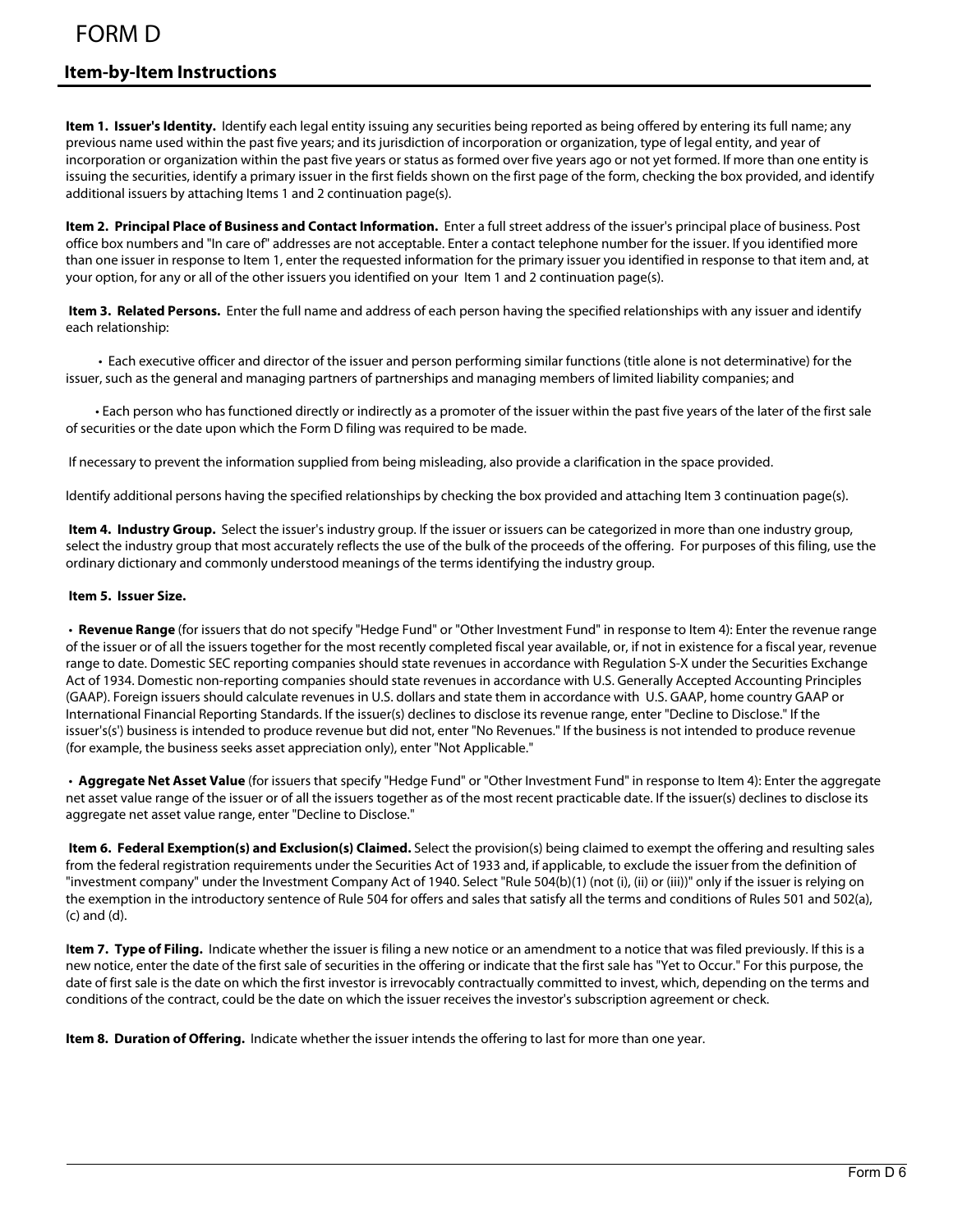**Item 9. Type(s) of Securities Offered.** Select the appropriate type or types of securities offered as to which this notice is filed. If the securities are debt convertible into other securities, however, select "Debt" and any other appropriate types of securities except for "Equity." For purposes of this filing, use the ordinary dictionary and commonly understood meanings of these categories. For instance, equity securities would be securities that represent proportional ownership in an issuer, such as ordinary common and preferred stock of corporations and partnership and limited liability company interests; debt securities would be securities representing money loaned to an issuer that must be repaid to the investor at a later date; pooled investment fund interests would be securities that represent ownership interests in a pooled or collective investment vehicle; tenant-in-common securities would be securities that include an undivided fractional interest in real property other than a mineral property; and mineral property securities would be securities that include an undivided interest in an oil, gas or other mineral property.

**Item 10. Business Combination Transaction.** Indicate whether or not the offering is being made in connection with a business combination, such as an exchange (tender) offer or a merger, acquisition, or other transaction of the type described in paragraph (a)(1), (2) or (3) of Rule 145 under the Securities Act of 1933. Do not include an exchange (tender) offer for a class of the issuer's own securities. If necessary to prevent the information supplied from being misleading, also provide a clarification in the space provided.

**Item 11. Minimum Investment.** Enter the minimum dollar amount of investment that will be accepted from any outside investor. If the offering provides a minimum investment amount for outside investors that can be waived, provide the lowest amount below which a waiver will not be granted. If there is no minimum investment amount, enter "0." Investors will be considered outside investors if they are not employees, officers, directors, general partners, trustees (where the issuer is a business trust), consultants, advisors or vendors of the issuer, its parents, its majority owned subsidiaries, or majority owned subsidiaries of the issuer's parent.

**Item 12. Sales Compensation.** Enter the requested information for each person that has been or will be paid directly or indirectly any commission or other similar compensation in cash or other consideration in connection with sales of securities in the offering, including finders. Enter the CRD number for every person identified and any broker and dealer listed that has a CRD number. CRD numbers can be found at http://brokercheck.finra.org. A person that does not have a CRD number need not obtain one in order to be listed, and must be listed when required regardless of whether the person has a CRD number. In addition, check the State(s) in which the named person has solicited or intends to solicit investors. If more than five persons to be listed are associated persons of the same broker or dealer, enter only the name of the broker or dealer, its CRD number and street address, and the State(s) in which the named person has solicited or intends to solicit investors.

**Item 13. Offering and Sales Amounts**. Enter the dollar amount of securities being offered under a claim of federal exemption identified in Item 6 above. Also enter the dollar amount of securities sold in the offering as of the filing date. Select the "Indefinite" box if the amount being offered is undetermined or cannot be calculated at the present time, such as if the offering includes securities to be acquired upon the exercise or exchange of other securities or property and the exercise price or exchange value is not currently known or knowable. If an amount is definite but difficult to calculate without unreasonable effort or expense, provide a good faith estimate. The total offering and sold amounts should include all cash and other consideration to be received for the securities, including cash to be paid in the future under mandatory capital commitments. In offerings for consideration other than cash, the amounts entered should be based on the issuer's good faith valuation of the consideration. If necessary to prevent the information supplied from being misleading, also provide a clarification in the space provided.

**Item 14. Investors.** Indicate whether securities in the offering have been or may be sold to persons who do not qualify as accredited investors as defined in Rule 501(a), 17 CFR 230.501(a), and provide the number of such investors who have already invested in the offering. In addition, regardless of whether securities in the offering have been or may be sold to persons who do not qualify as accredited investors, specify the total number of investors who already have invested.

**Item 15. Sales Commission and Finders' Fees Expenses.** The information on sales commissions and finders' fees expenses may be given as subject to future contingencies.

**Item 16. Use of Proceeds.** No additional instructions.

**Signature and Submission.** An individual who is a duly authorized representative of each issuer identified must sign, date and submit this notice for the issuer. The capacity in which the individual is signing should be set forth in the "Title" field underneath the individual's name.

The name of the issuer(s) on whose behalf the notice is being submitted should be set forth in the "Issuer" field beside the individual's name; if the individual is signing on behalf of all issuers submitting the notice, the word "All" may be set forth in the "Issuer" field. Attach signature continuation page(s) to have different individuals sign on behalf of different issuer(s). Enter the number of continuation pages attached and included in the filing. If no continuation pages are attached, enter "0".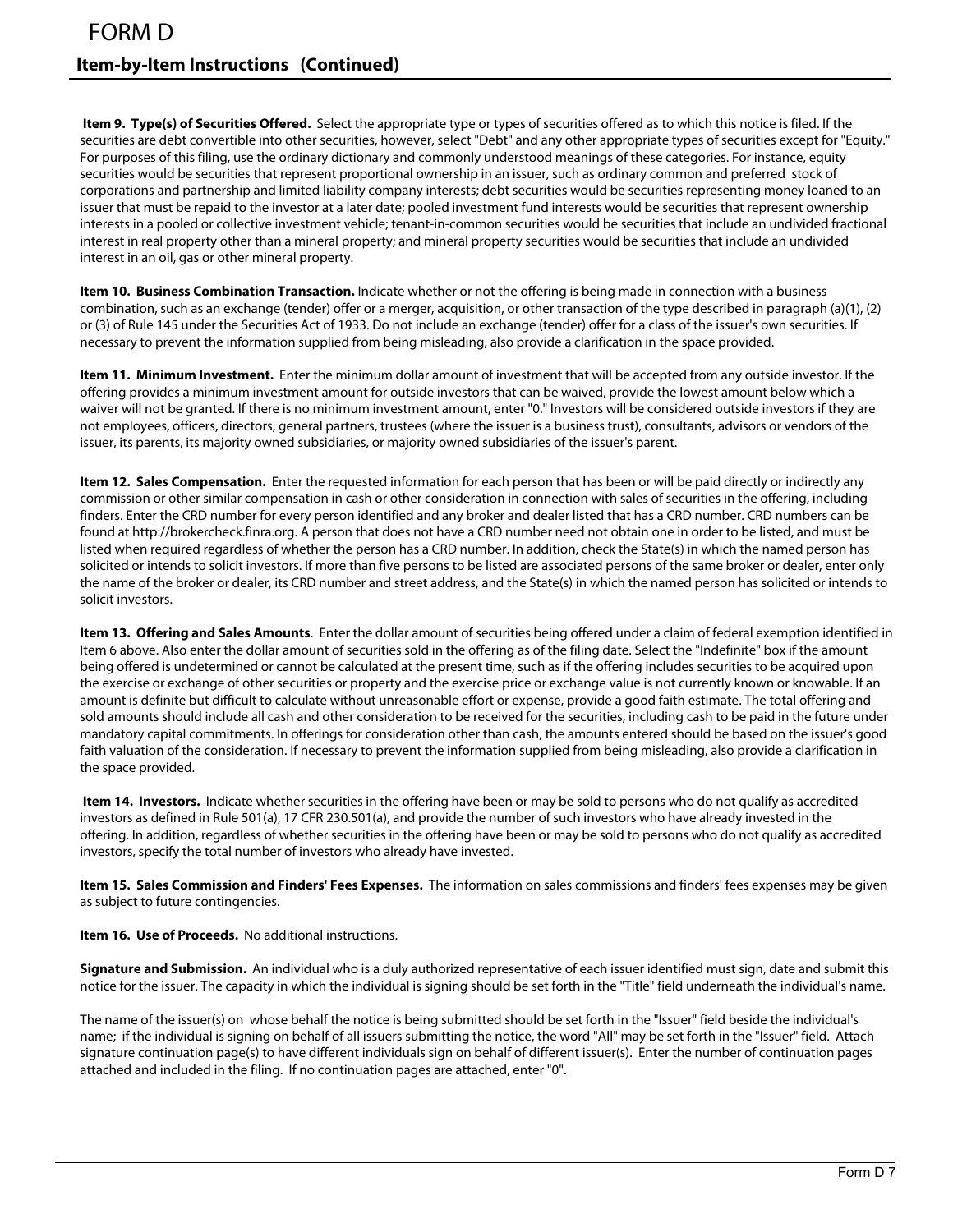# FORM D

# U.S. Securities and Exchange Commission

Washington, DC 20549

**Items 1 and 2 Continuation Page**

# **Item 1 and 2. Issuer's Identity and Contact Information (Continued)**

| Name of Issuer                                                                               |                        |                         | Entity Type (Select one)         |
|----------------------------------------------------------------------------------------------|------------------------|-------------------------|----------------------------------|
|                                                                                              | Previous Name(s)       | None                    | Corporation<br>0                 |
| Jurisdiction of Incorporation/Organization                                                   |                        |                         | <b>Limited Partnership</b>       |
|                                                                                              |                        |                         | Limited Liability Company        |
|                                                                                              |                        |                         | General Partnership              |
|                                                                                              |                        |                         | <b>Business Trust</b>            |
| Year of Incorporation/Organization<br>(Select one)                                           |                        |                         | Other (Specify)                  |
| Within Last Five Years<br>◯ Over Five Years Ago                                              | ( )                    | Yet to Be Formed        |                                  |
| (specify year)                                                                               |                        |                         |                                  |
| At your option, supply separate contact information for this issuer:                         |                        |                         |                                  |
| <b>Street Address 1</b>                                                                      |                        | <b>Street Address 2</b> |                                  |
|                                                                                              |                        |                         |                                  |
|                                                                                              |                        |                         |                                  |
| City                                                                                         | State/Province/Country | ZIP/Postal Code         | Phone No.                        |
|                                                                                              |                        |                         |                                  |
|                                                                                              |                        |                         |                                  |
| Name of Issuer                                                                               | Previous Name(s)       | None                    | Entity Type (Select one)         |
|                                                                                              |                        |                         | Corporation<br>( )               |
|                                                                                              |                        |                         | Limited Partnership              |
| Jurisdiction of Incorporation/Organization                                                   |                        |                         | <b>Limited Liability Company</b> |
|                                                                                              |                        |                         | General Partnership              |
| Year of Incorporation/Organization                                                           |                        |                         | <b>Business Trust</b>            |
| (Select one)                                                                                 |                        |                         | Other (Specify)                  |
| ◯ Over Five Years Ago<br><b>Within Last Five Years</b><br>$\left( \right)$<br>(specify year) |                        | ◯ Yet to Be Formed      |                                  |
|                                                                                              |                        |                         |                                  |
| At your option, supply separate contact information for this issuer:                         |                        |                         |                                  |
| <b>Street Address 1</b>                                                                      |                        | <b>Street Address 2</b> |                                  |
|                                                                                              |                        |                         |                                  |
| City                                                                                         | State/Province/Country | ZIP/Postal Code         | Phone No.                        |
|                                                                                              |                        |                         |                                  |
|                                                                                              |                        |                         |                                  |
| Name of Issuer                                                                               |                        |                         |                                  |
|                                                                                              | Previous Name(s)       | None                    | Entity Type (Select one)         |
|                                                                                              |                        |                         | Corporation                      |
| Jurisdiction of Incorporation/Organization                                                   |                        |                         | Limited Partnership              |
|                                                                                              |                        |                         | <b>Limited Liability Company</b> |
|                                                                                              |                        |                         | General Partnership              |
| Year of Incorporation/Organization                                                           |                        |                         | <b>Business Trust</b>            |
| (Select one)<br>$\bigcap$ Over Five Years Ago<br>◯ Within Last Five Years                    |                        | Yet to Be Formed        | Other (Specify)                  |
| (specify year)                                                                               | 0                      |                         |                                  |
|                                                                                              |                        |                         |                                  |
| At your option, supply separate contact information for this issuer:                         |                        |                         |                                  |
| <b>Street Address 1</b>                                                                      |                        | <b>Street Address 2</b> |                                  |
|                                                                                              |                        |                         |                                  |
| City                                                                                         | State/Province/Country | ZIP/Postal Code         | Phone No.                        |
|                                                                                              |                        |                         |                                  |
|                                                                                              |                        |                         |                                  |
|                                                                                              |                        |                         |                                  |

 **<sup>(</sup>Copy and use additional copies of this page as necessary.)**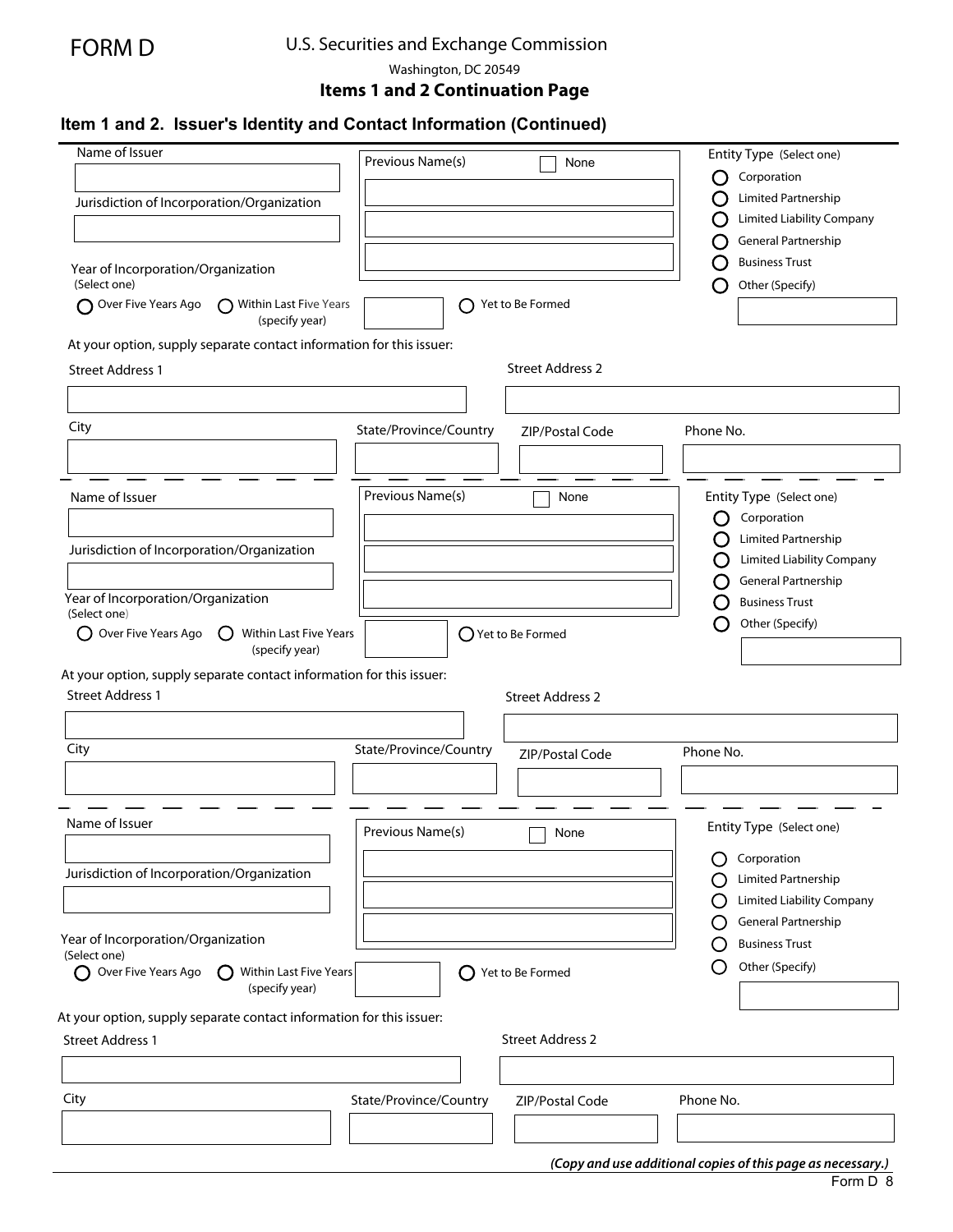

## U.S. Securities and Exchange Commission

Washington, DC 20549

### **Item 3 Continuation Page**

# **Item 3. Related Persons (Continued) 3. Related Persons** *(continued)*

| Last Name                                                | <b>First Name</b>      |                         | Middle Name |
|----------------------------------------------------------|------------------------|-------------------------|-------------|
|                                                          |                        |                         |             |
| <b>Street Address 1</b>                                  |                        | <b>Street Address 2</b> |             |
|                                                          |                        |                         |             |
| City                                                     | State/Province/Country | ZIP/Postal Code         |             |
|                                                          |                        |                         |             |
| <b>Executive Officer</b><br>Director<br>Relationship(s): | Promoter               |                         |             |
| Clarification of Response (if necessary)                 |                        |                         |             |
|                                                          |                        |                         |             |
| Last Name                                                | <b>First Name</b>      |                         | Middle Name |
|                                                          |                        |                         |             |
| <b>Street Address 1</b>                                  |                        | <b>Street Address 2</b> |             |
|                                                          |                        |                         |             |
| City                                                     | State/Province/Country | ZIP/Postal Code         |             |
|                                                          |                        |                         |             |
| <b>Executive Officer</b><br>Relationship(s):<br>Director | Promoter               |                         |             |
|                                                          |                        |                         |             |
| Clarification of Response (if necessary)                 |                        |                         |             |
|                                                          |                        |                         |             |
| Last Name                                                | <b>First Name</b>      |                         | Middle Name |
|                                                          |                        |                         |             |
| <b>Street Address 1</b>                                  |                        | <b>Street Address 2</b> |             |
|                                                          |                        |                         |             |
| City                                                     | State/Province/Country | ZIP/Postal Code         |             |
|                                                          |                        |                         |             |
| <b>Executive Officer</b><br>Relationship(s):<br>Director | Promoter               |                         |             |
| Clarification of Response (if necessary)                 |                        |                         |             |
|                                                          |                        |                         |             |
| Last Name                                                | <b>First Name</b>      |                         | Middle Name |
|                                                          |                        |                         |             |
| <b>Street Address 1</b>                                  |                        | <b>Street Address 2</b> |             |
|                                                          |                        |                         |             |
| City                                                     | State/Province/Country | ZIP/Postal Code         |             |
|                                                          |                        |                         |             |
| <b>Executive Officer</b><br>Director                     | Promoter               |                         |             |
| Relationship(s):                                         |                        |                         |             |
| Clarification of Response (if necessary)                 |                        |                         |             |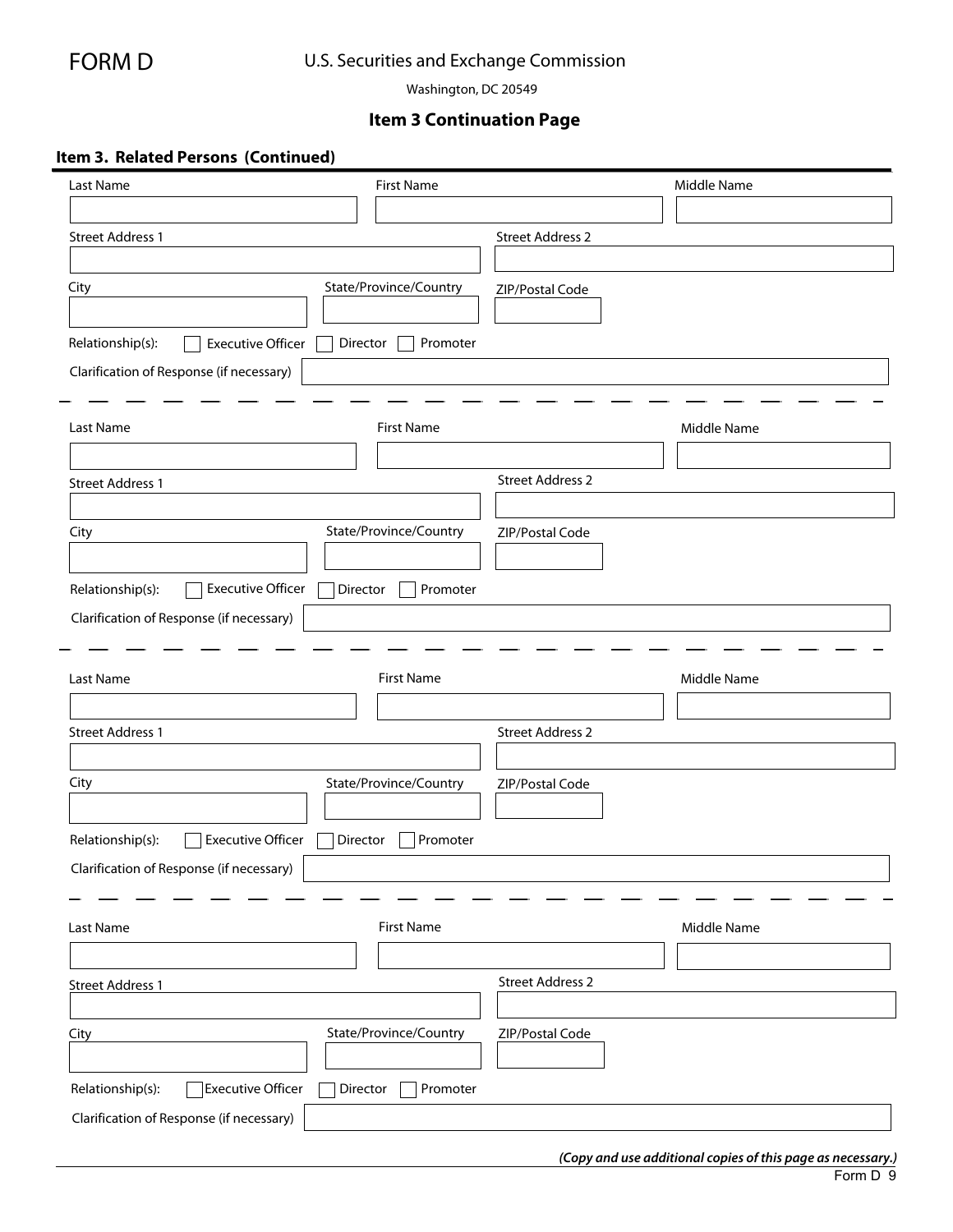Washington, DC 20549

# **Item 12 Continuation Page**

### **Item 12. Sales Compensation (Continued)**

| Recipient                                                                                               | <b>Recipient CRD Number</b><br>No CRD Number                                                                                                        |
|---------------------------------------------------------------------------------------------------------|-----------------------------------------------------------------------------------------------------------------------------------------------------|
| (Associated) Broker or Dealer<br>None                                                                   | (Associated) Broker or Dealer CRD Number                                                                                                            |
|                                                                                                         | No CRD Number                                                                                                                                       |
| <b>Street Address 1</b>                                                                                 | <b>Street Address 2</b>                                                                                                                             |
|                                                                                                         |                                                                                                                                                     |
| State/Province/Country<br>City                                                                          | ZIP/Postal Code                                                                                                                                     |
|                                                                                                         |                                                                                                                                                     |
|                                                                                                         |                                                                                                                                                     |
| <b>States of Solicitation</b><br><b>All States</b>                                                      |                                                                                                                                                     |
| <b>AR</b><br>CA<br>CO<br><b>AL</b><br><b>AK</b><br><b>AZ</b>                                            | H <sub>l</sub><br>ID<br>DE<br>DC<br>GA<br><b>CT</b><br>FL.                                                                                          |
| KY<br>IN<br>IA<br>KS<br>LA<br>IL<br>NJ<br><b>NV</b><br><b>NM</b><br><b>MT</b><br><b>NH</b><br><b>NE</b> | ME<br><b>MD</b><br>MA<br>MI<br><b>MN</b><br><b>MS</b><br><b>MO</b><br><b>NY</b><br><b>ND</b><br><b>OR</b><br><b>NC</b><br>OH<br>OK<br>PA            |
| <b>TX</b><br>SC<br>SD<br>UT<br>RI<br><b>TN</b>                                                          | WV<br>VT<br>VA<br><b>WA</b><br>WI<br>WY<br>PR                                                                                                       |
|                                                                                                         |                                                                                                                                                     |
|                                                                                                         |                                                                                                                                                     |
|                                                                                                         |                                                                                                                                                     |
|                                                                                                         |                                                                                                                                                     |
| Recipient                                                                                               | Recipient CRD Number                                                                                                                                |
|                                                                                                         | No CRD Number                                                                                                                                       |
| (Associated) Broker or Dealer<br>None                                                                   | (Associated) Broker or Dealer CRD Number                                                                                                            |
|                                                                                                         | No CRD Number                                                                                                                                       |
| <b>Street Address 1</b>                                                                                 | <b>Street Address 2</b>                                                                                                                             |
|                                                                                                         |                                                                                                                                                     |
| City<br>State/Province/Country                                                                          | ZIP/Postal Code                                                                                                                                     |
|                                                                                                         |                                                                                                                                                     |
|                                                                                                         |                                                                                                                                                     |
|                                                                                                         |                                                                                                                                                     |
| <b>All States</b><br><b>States of Solicitation</b>                                                      |                                                                                                                                                     |
| AK<br>${\sf CA}$<br>CO<br>$\mathsf{AL}$<br><b>AZ</b><br>${\sf AR}$<br>IL<br>KY<br>IN<br>IA<br>KS<br>LA  | $\mathsf{DE}% _{T}$<br>$\mathsf{DC}$<br>$\mathsf{HI}$<br>FL<br>GA<br>ID<br>CT<br>ME<br><b>MN</b><br><b>MD</b><br>MA<br>MI<br><b>MS</b><br><b>MO</b> |
| MT<br><b>NE</b><br><b>NH</b><br>$\mathsf{N}\mathsf{J}$<br><b>NM</b><br><b>NV</b>                        | <b>NY</b><br><b>ND</b><br>OK<br>PA<br>NC<br><b>OH</b><br>OR                                                                                         |
| R <sub>l</sub><br>SC<br>TX<br>SD<br><b>TN</b><br>UT                                                     | VT<br>VA<br>WA<br>WV<br>WI<br><b>WY</b><br>PR                                                                                                       |